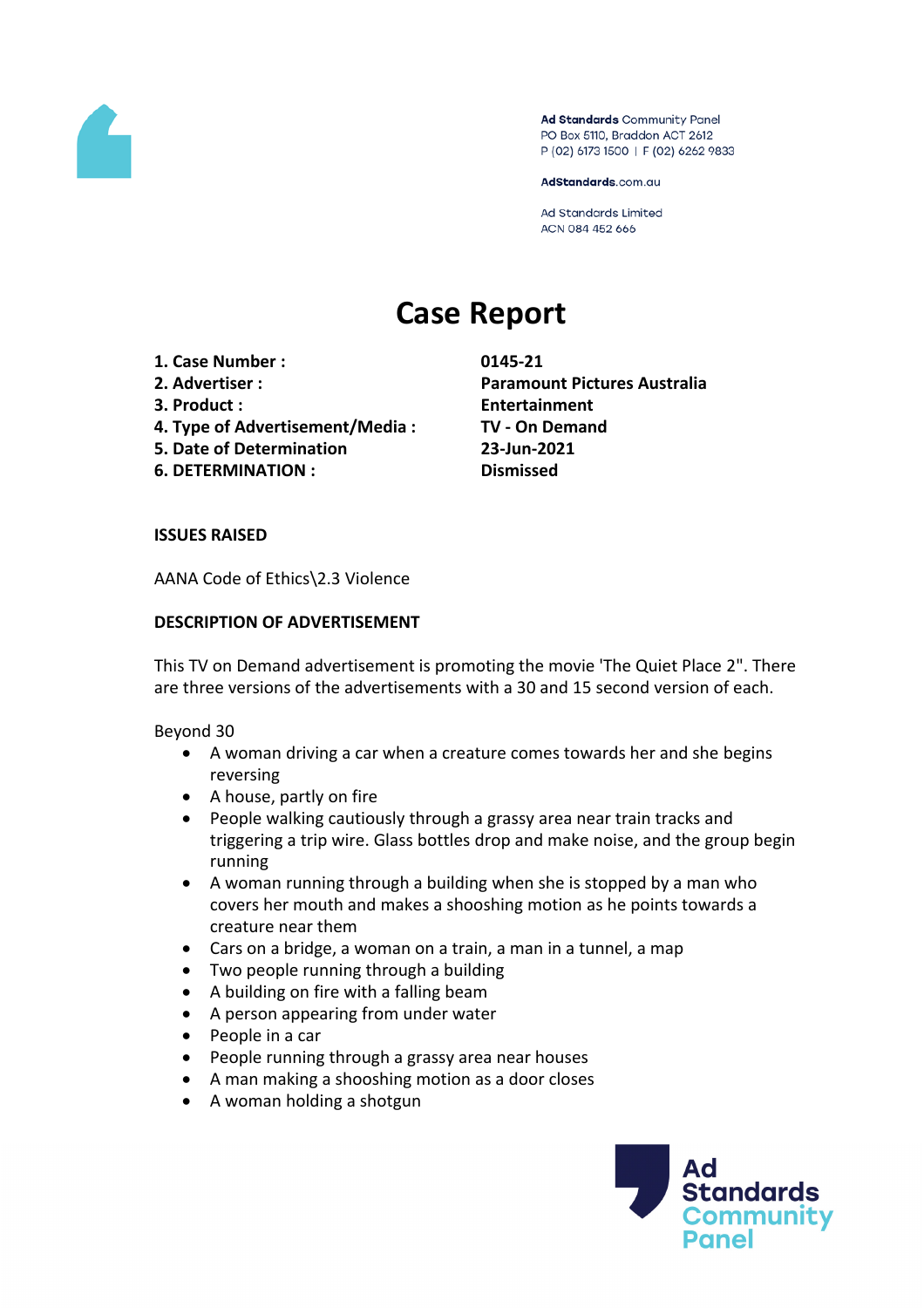

## Beyond 15

- People walking cautiously through a grassy area near train tracks and triggering a trip wire. Glass bottles drop and make noise, and the group begin running
- A woman running through a building when she is stopped by a man who covers her mouth and makes a shooshing motion as he points towards a creature near them
- Cars on a bridge, a woman on a train, a man in a tunnel, a map
- A building on fire with a falling beam
- Two people running through a building
- A woman holding a shotgun

#### Memories 30

- Scenes showing farmhouses, bridge, building
- A woman beckoning someone towards her
- A person walking in a hallway covered in leaves
- Two teenagers and a woman holding a baby walking away from a house
- A person seeing a damaged train
- $\bullet$  A map
- Cars on a bridge
- Woman with a shotgun
- Two people running through a building
- People in a car
- A man screaming
- People walking in the dark with a firearm and torch
- A boy opening curtains
- A woman holding a pistol
- A woman standing slowly as a creature is visible behind her.
- A woman running towards a metal hatch door and trying to close it

## Memories 15

- Scenes showing farmhouses, bridge, building
- A woman beckoning someone towards her
- A person seeing a damaged train
- $\bullet$  A map
- Cars on a bridge
- Woman with a shotgun
- People walking in the dark with a firearm and torch
- A woman running towards a metal hatch door and trying to close it

## Most People 30

- A woman beckoning someone towards her
- Two teenagers and a woman holding a baby walking away from a house
- Two people running through a building
- Two people watching out a window
- A man making a shooshing motion as a door closes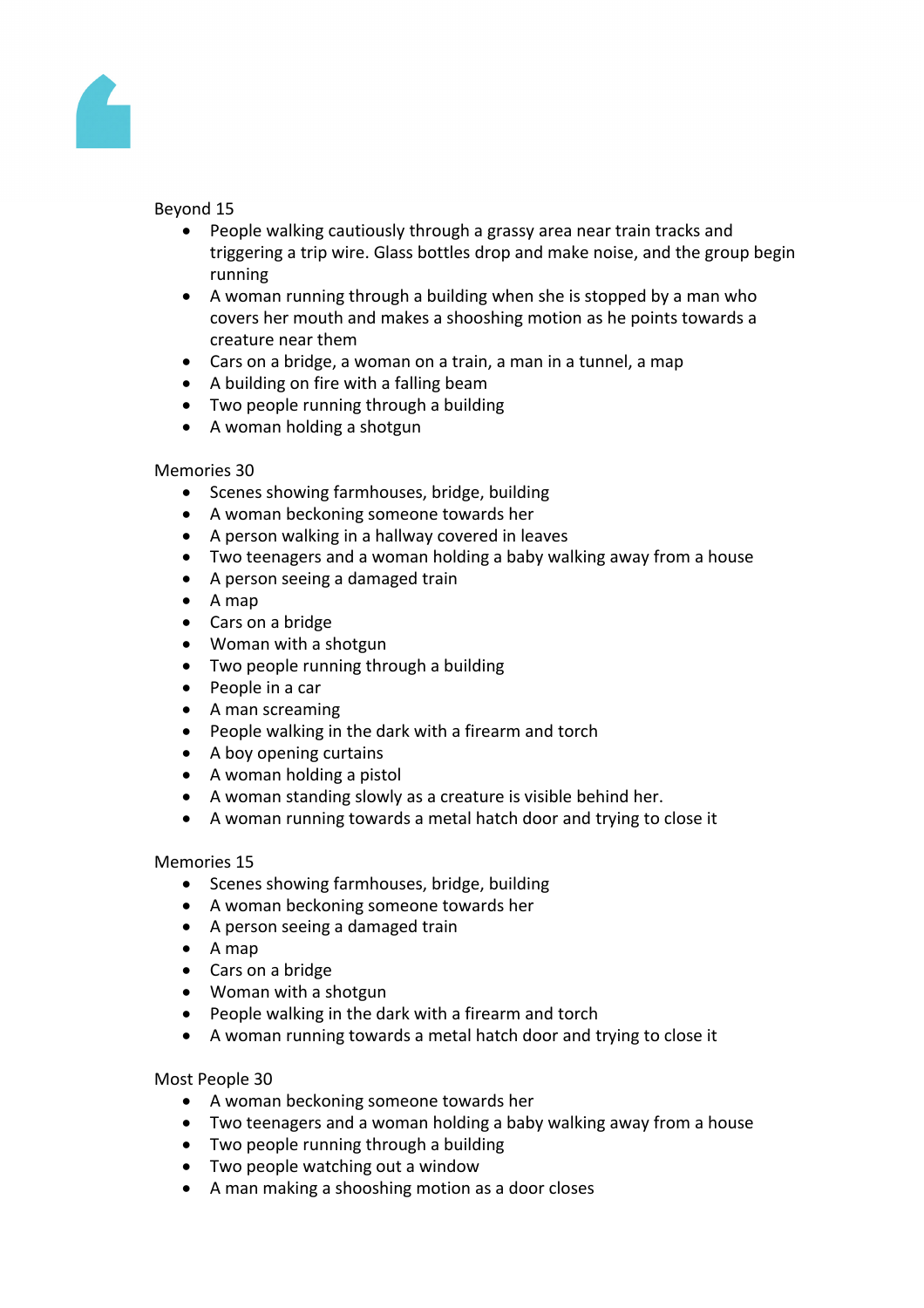

- People in a car
- People running through a grassy area near houses
- A building on fire with a falling beam
- A woman running through a building when she is stopped by a man who covers her mouth and makes a shooshing motion as he points towards a creature near them

Most People 15

- A woman beckoning someone towards her
- Two teenagers and a woman holding a baby walking away from a house
- $\bullet$  People in a car
- A woman running through a building when she is stopped by a man who covers her mouth and makes a shooshing motion as he points towards a creature near them

## **THE COMPLAINT**

Comments which the complainant/s made regarding this advertisement included the following:

*The advertisement was for an M rated horror film, the advertisement was shown during an on demand viewing of the tv show Australian Ninja Warrior (rated PG). The advertisement scared my children and whilst I was watching the program with them, I was unable to turn the screen off before they had viewed the advertisement. One of my children is now having nightmares after viewing the horror themed advertisement.*

## **THE ADVERTISER'S RESPONSE**

Comments which the advertiser made in response to the complainant/s regarding this advertisement include the following:

*I write regarding recent complaints to the Advertising Standards Bureau regarding TV spot placement for the advertising campaign for Paramount Picture's film 'A Quiet Place 2'.*

*As the Investment & Activation Director responsible for planning and booking all media placement for this campaign, I have confirmed with Finecast that they actioned protocols in campaign setup to minimise ad exposure outside of where we need to appear. This activity was only targeted at M/MA programming using a custom built program exclusion list. Finecast have advised that Ninja Warrior is classified as sporting themed content in Nine's library, hence fell within our targeting measures for this campaign (and does not require a classification).*

## **THE DETERMINATION**

The Ad Standards Community Panel (Panel) considered whether the versions collectively forming this advertisement breaches Section 2 of the AANA Code of Ethics (the Code).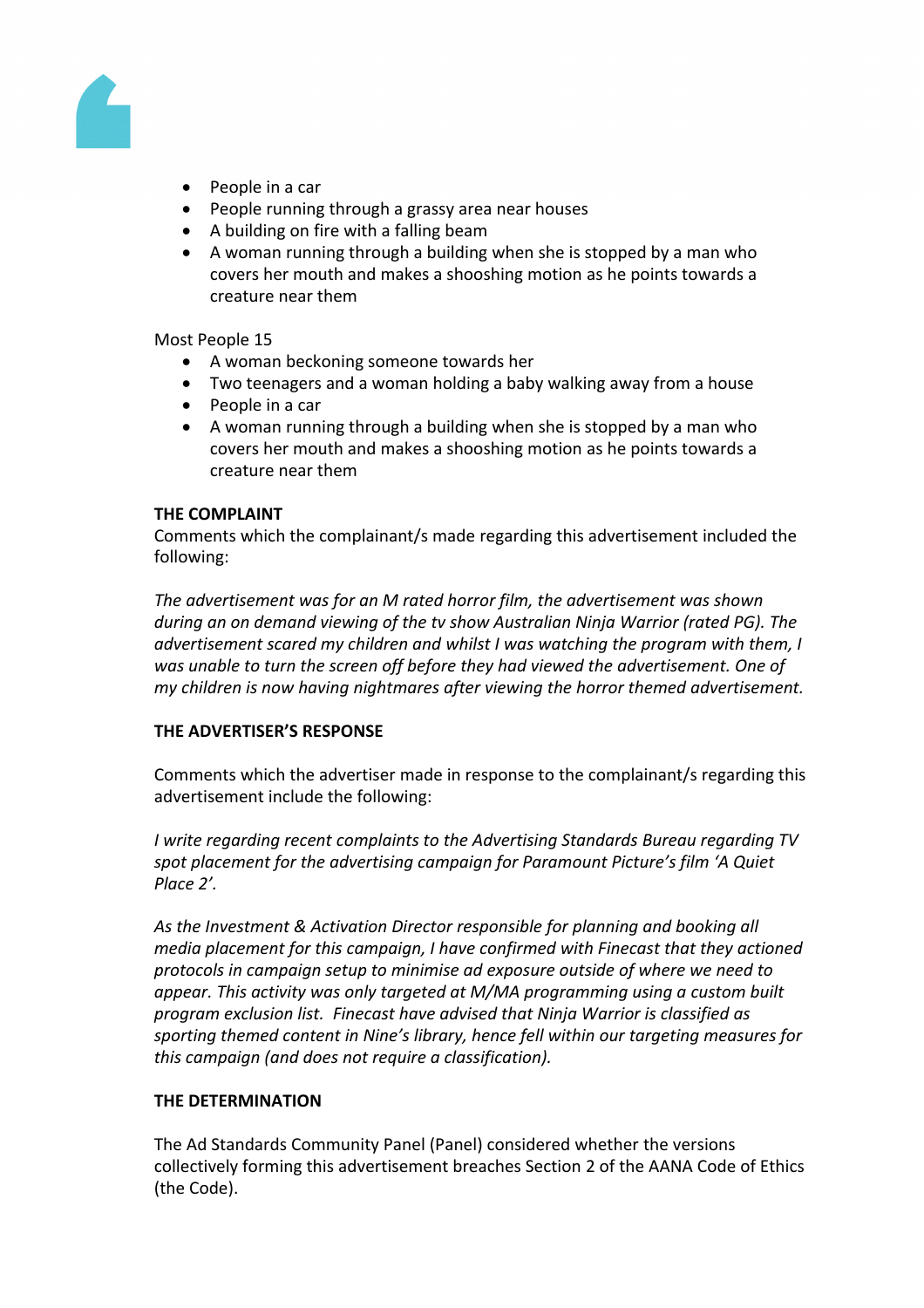

The Panel noted the complainant's concern that the advertisement is for a horror film with themes that are inappropriate for children to see and was played in an inappropriate time slot.

The Panel viewed the advertisement and the noted advertiser's response.

# **Section 2.3 Advertising or Marketing Communications shall not present or portray violence unless it is justifiable in the context of the product or service advertised.**

The Panel noted the Practice Note for this section of the Code which states "*Graphic depictions of violence or a strong suggestion of menace have been found to present violence in an unacceptable manner especially when visible to a broad audience which includes children. For example, advertising for violent or horror movies, tv shows or video games should take care not to include images that give the impression that a character has just committed violence against someone (for example, a weapon with dripping blood), was the victim of violence (for example, freshly severed limbs) or is about to commit violence against someone (for example, gun aimed directly at a person or the viewer) where there is a broad audience which includes children".*

The Panel noted that this advertisement was broadcast on TV On Demand which does not require classification and can be broadcast at any time.

## **Does the advertisement contain violence?**

The Panel noted that the soundtrack of the advertisement in the advertisement is eerie, both in its silence and its use of music. The Panel noted that the imagery of the advertisement does contain depictions of weapons, however noted that they are not pointed towards anyone at any time. The Panel noted there are no depictions of blood or violent acts. The Panel considered the theme of the advertisement is menacing and considered that the advertisement overall may be considered to imply violence.

## **Is the violence portrayed justifiable in the context of the product or service advertised?**

The Panel noted that the advertisement was promoting a horror film titled 'A Quiet Place Part II' which is rated MA+.

The Panel considered that although the advertisement is realistic in its depiction of a post-apocolyptic world, it does not show any blood or graphic imagery and that the advertisement uses quickly changing scenes which breaks up the sense of suspense created in the advertisement.

The Panel noted that the advertised product is a horror film that contains violent action sequences and graphic imagery, and noted that the scenes shown are scenes from the film. The Panel noted that the music in the advertisement is spooky and does